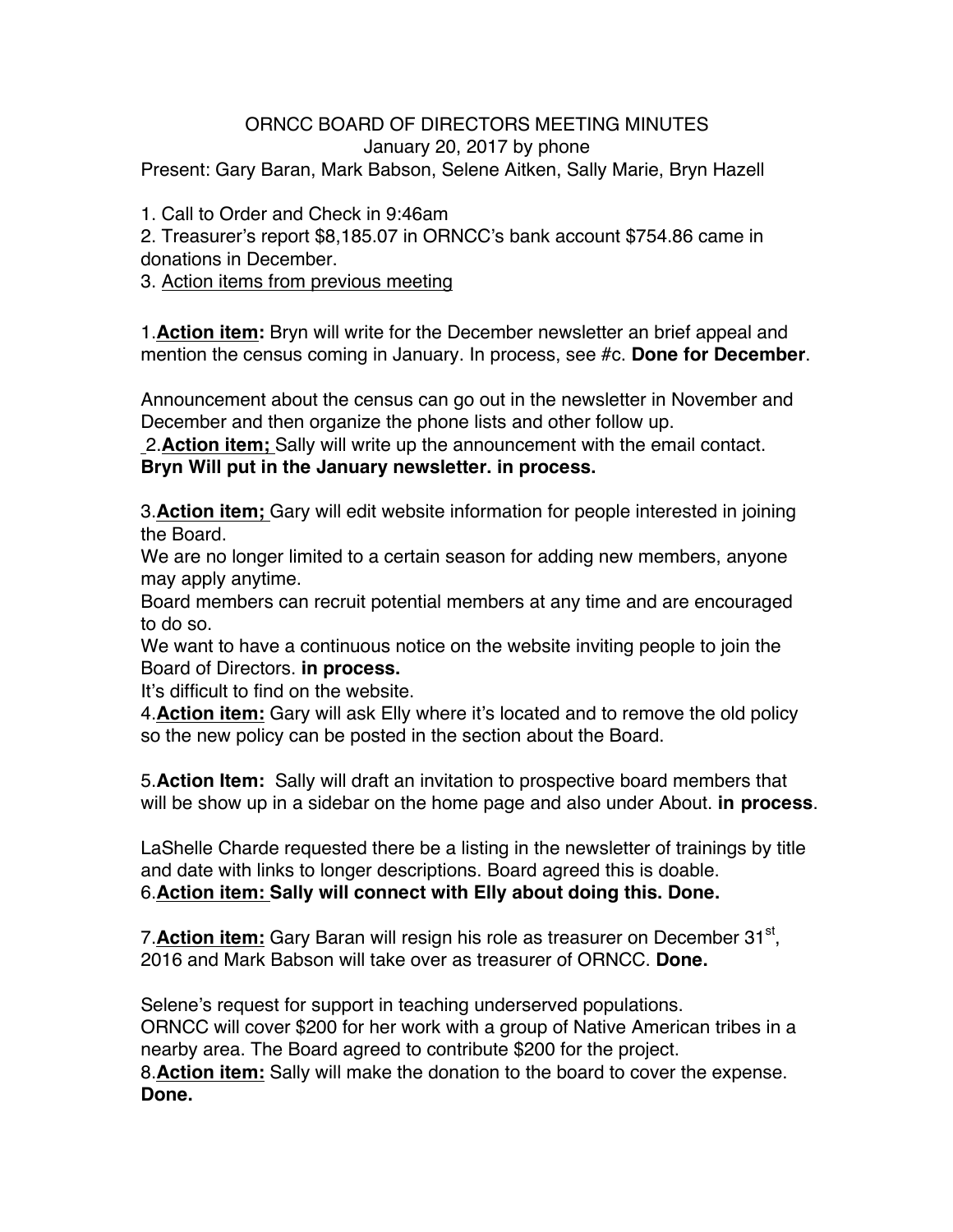Lisa Marie's request re articles for newsletter.

9.**Action item:** Selene will write LMDV a letter. Selene will send it to the Board first. **Done**.

Creating a summary of our achievements for 2014, 2015 and 2016. 10.**Action item:** Mark has been nominated to do this. **in process.**

## New Business

1. Bryn has drafted a list of NVC practitioners in Oregon and Southern Washington and we will continue to add to it and refine it.

## **Action item: A Census:**

Bryn will write up talking points for conversations with trainers and practice group leaders. She will draft a short questionnaire or letter to use in contacting practitioners.

A Census will list everything that is happening in the state. People who are using NVC. e.g # of communities, # of counselors etc who are practicing NVC. Inform people of the option of creating an account on the ORNCC website. **Action item:** Board Members can send Bryn suggestions about people she can contact.

2. Trainings: ORNCC can offer a training some time as a community builder and a fundraiser. Eugene is a possible location so that folks from around the state will attend.

3. Idea to talk about: Have a place in the newsletter/website for people to announce a request for collaboration on their dreams of particular projects. **Action item:** Sally will contact Elly to see what can be done to make it possible for people to contact each other for joint collaboration on different projects. **Action item:** Sally will ask Elly about other ways to use the website.

4. The Board agreed to authorize Gary Baran to continue to have an ORNCC debit card tied to the ORNCC Umpqua Bank checking account.

5. Picnics. Bend will have a celebration later in the year.

6. Events.

**Action item:** Gary will write something remembering Marshall for the February newsletter in honor of Marshall's death 2 years ago.